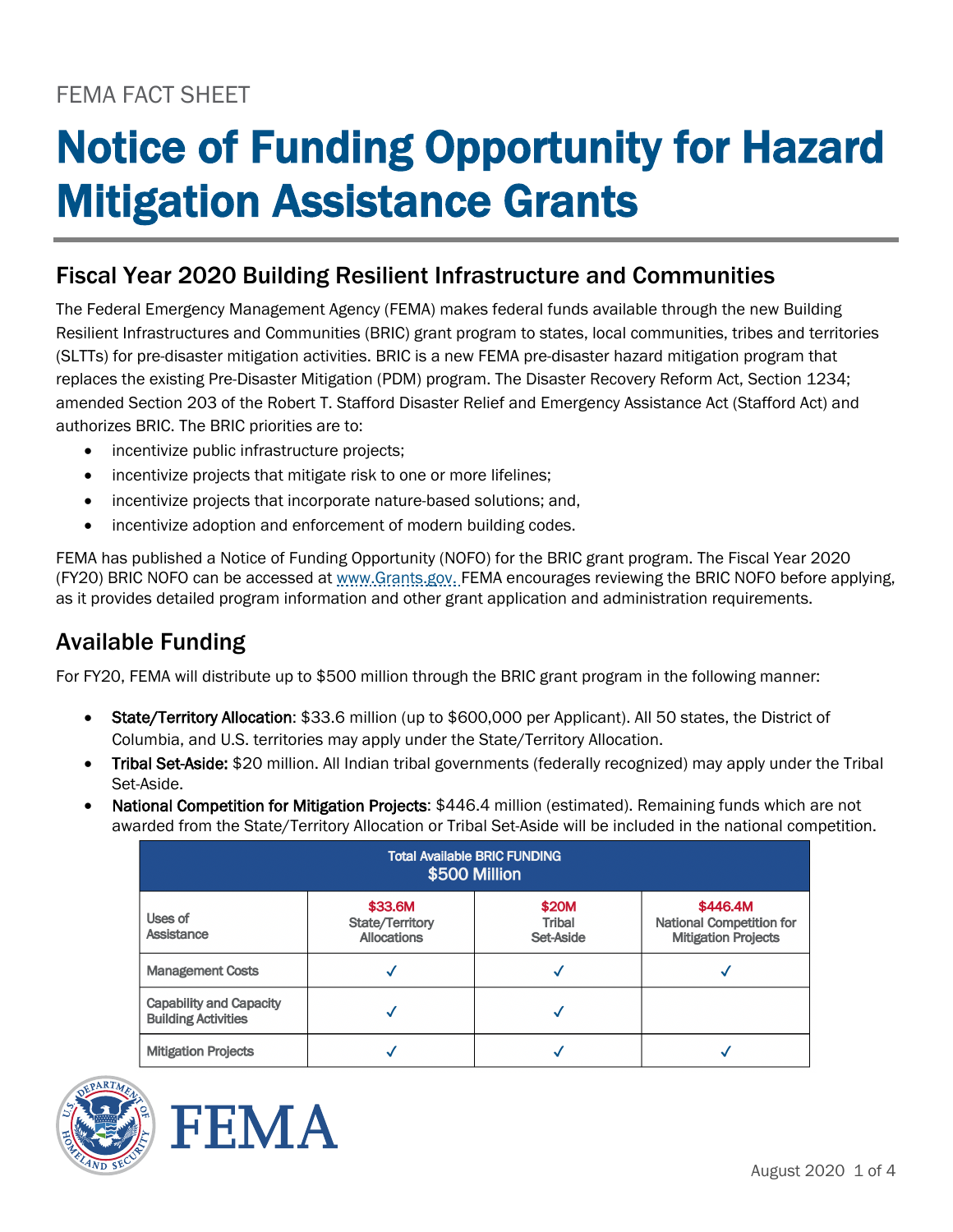# Funding Caps

The funding caps (federal share) for the BRIC program are as follows:

- State/Territory Maximum Allocation and Activity Caps: \$600,000
	- $\circ$  Up to \$300,000 may be used for mitigation planning and planning-related activities per applicant
- Tribal Set-Aside Activity Caps: The combined cost of the applicant's capability- and- capacity building activities under the Tribal Set-Aside must not exceed \$600,000 per applicant.
- National Competition Cap: \$50 million per subapplication

For additional information on funding caps, visit FEMA.gov.

### Cost Share

A cost share is required for all subapplications funded under this program. The non-federal cost share may consist of cash, donated or third-party in-kind services, materials, or any combination thereof. FEMA will provide 100 percent federal funding for management costs. The cost share for BRIC is as follows:

- Generally, the cost share for this program is 75 percent federal/25 percent non-federal.
- Small impoverished communities<sup>[1](#page-1-0)</sup> are eligible for an increase in cost share up to 90 percent federal/10 percent non-federal.
- For insular areas, including American Samoa, Guam, the Northern Mariana Islands, and the U.S. Virgin Islands, FEMA automatically waives the non-federal cost share for the Recipient when the non-federal cost share for the entire award is under \$200,000. The Recipient may request the waiver in its application.

## Application and Funding Deadlines

To apply for funding made available for FY20 through the BRIC program, Applicants must adhere to the following Application and funding deadlines:

Application Opening: September 30, 2020

- Eligible Applicants must apply for funding using the new FEMA Grants Outcome (FEMA GO), which is now the management system for BRIC. The development of FEMA GO was a multi-year effort to modernize and transform the way FEMA conducts grants management. FEMA GO will streamline the process to apply for, track, and manage FEMA grants.
- To apply, please visit [https://go.fema.gov/.](https://go.fema.gov/)

Application Deadline: January 29, 2021 (3:00 p.m. Eastern Standard Time)

 $\overline{a}$ 

<span id="page-1-0"></span> $1$  A small impoverished community is a community of 3,000 or fewer individuals identified by the Applicant that is economically disadvantaged, with residents having an average per capita annual income not exceeding 80 percent of the national per capita income, based on best available data.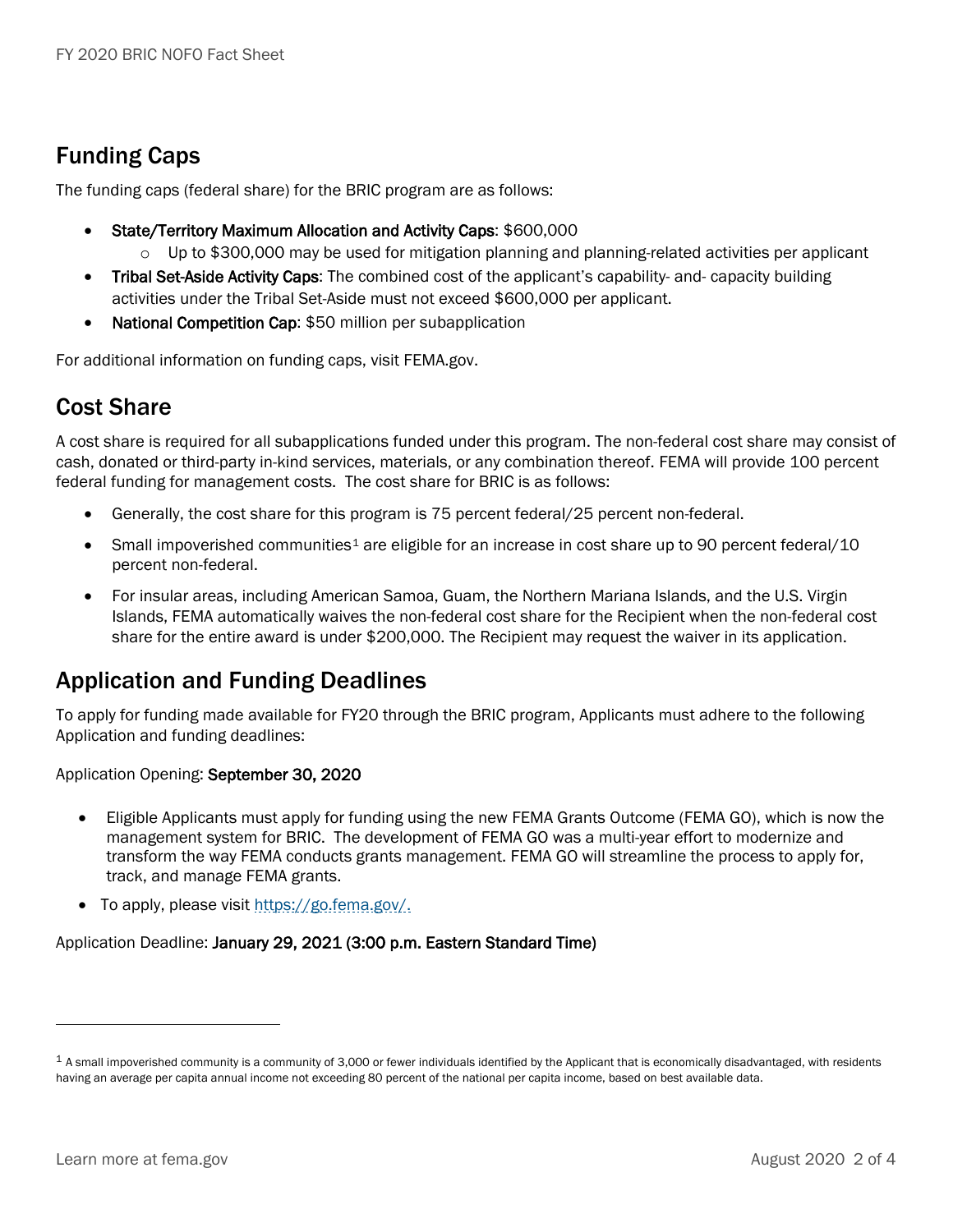New system-related issues addressed until January 27, 2021 (3:00 p.m. Eastern Standard Time). Applicants experiencing technical problems outside of their control must notify FEMA by this deadline.

Pre-Award Selection Notice: June 2021

Period of Performance Start Date: Date of the Recipient's federal Award End Date: 36 months from start date for all other subapplications

#### Eligibility Information

To be eligible for BRIC funding, FEMA will require the applicants and subapplicants listed below to have a current FEMA-approved Hazard Mitigation Plan at time of application and award. Further, Section 203 of the Stafford Act requires the applicant meet the following criteria:

- State or territory: Must have received a major disaster declaration under the Stafford Act in the seven years prior to the annual grant application period start date.
- Federally recognized tribe: Must have received a major disaster declaration under the Stafford Act in the seven years prior to the annual grant application period start date or be entirely or partially located in a state that received a major disaster declaration in the seven years prior to the annual grant application period start date. A Federally recognized tribe is eligible to apply for a grant either as an applicant or subapplicant. If a tribe requests to apply through the state, the state must meet the "seven year" declaration criteria.
- FEMA must apply this seven-year requirement for each BRIC grant cycle. As of January 1, 2020, all states, federally recognized tribes, and territories satisfy these criteria.

FEMA will fund the following uses of assistance through BRIC:

- Capability- and Capacity-Building Activities can be submitted under the State/Territory Allocation and Tribal Set-Aside. These are activities that enhance the knowledge, skills, and expertise of the current workforce to expand or improve the administration of mitigation assistance.
- Mitigation Projects can be submitted under the State/Territory Allocation, Tribal Set-Aside, and the national competition. Mitigation projects are cost-effective projects designed to increase resilience and public safety; reduce injuries and loss of life; and reduce damage and destruction to property, critical services, facilities, and infrastructure.
- Management Costs can be submitted under the State/Territory Allocation, Tribal Set-Aside, and national competition. Management costs allow FEMA to provide financial assistance to reimburse the recipient and subrecipient for eligible and reasonable indirect costs, direct administrative costs, and other administrative expenses associated with a specific mitigation project or C&CB activity.

FEMA will provide the following assistance through BRIC:

• Non-Financial Direct Technical Assistance to communities to build a community's capacity and capability to improve its resiliency to natural hazards and to ensure stakeholders are capable of building and sustaining successful mitigation programs, submitting high-quality applications, and implementing new and innovative projects that reduce risk from a wide range of natural hazards.